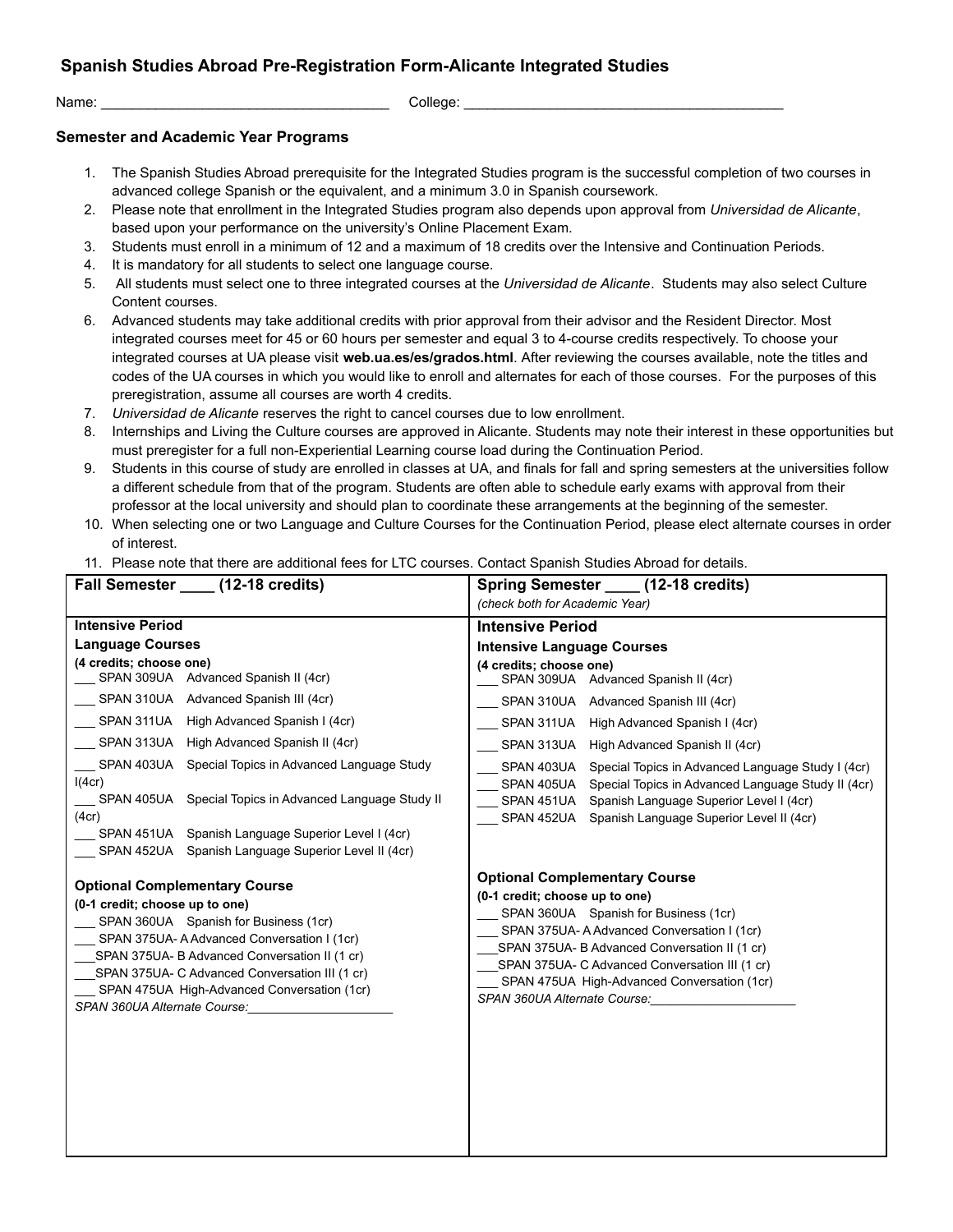| Language&content Courses (select 8-14 credits)<br><b>Language Courses</b><br><b>Language Courses</b><br>(4 credits; choose up to one)<br>(4 credits; choose up to one)<br>SPAN 310UA Advanced Spanish III (4cr)<br>SPAN 310UA Advanced Spanish III (4cr)<br>SPAN 311UA High Advanced Spanish I (4cr)<br>SPAN 311UA High Advanced Spanish I (4cr)<br>SPAN 313UA High Advanced Spanish II (4cr)<br>SPAN 313UA<br>High Advanced Spanish II (4cr)<br>SPAN 403UA Special Topics in Advanced Language Study<br>SPAN 403UA<br>Special Topics in Advanced Language Study I (4cr)<br>I(4cr)<br>Special Topics in Advanced Language Study II (4cr)<br>SPAN 405UA<br>Spanish Language Superior Level I (4cr)<br>SPAN 405UA Special Topics in Advanced Language Study<br>SPAN 451UA<br>SPAN 452UA Spanish Language Superior Level II (4cr)<br>II(4cr)<br>SPAN 451UA Spanish Language Superior Level I (4cr)<br>SPAN 452UA Spanish Language Superior Level II (4cr)<br><b>Optional Complementary Course</b><br>(0-1 credit; choose up to one)<br><b>Optional Complementary Course</b><br>SPAN 360UA Spanish for Business (1cr)<br>(0-1 credit; choose up to one)<br>SPAN 375UA-A Advanced Conversation I (1cr)<br>SPAN 360UA Spanish for Business (1cr)<br>SPAN 375UA-B Advanced Conversation II (1 cr)<br>SPAN 375UA-A Advanced Conversation I (1cr)<br>SPAN 375UA-C Advanced Conversation III (1 cr)<br>SPAN 375UA-B Advanced Conversation II (1 cr)<br>__ SPAN 475UA High-Advanced Conversation (1cr)<br>SPAN 375UA-C Advanced Conversation III (1 cr)<br>SPAN 360UA Alternate Course:<br>SPAN 475UA High-Advanced Conversation (1cr)<br>SPAN 360UA Alternate Course:<br><b>Culture Courses</b><br><b>Culture Courses</b><br>(0-9 credits; choose up to three course, with alternates)<br>__ SPAN 330UA Introduction to Spanish Literature (3cr)<br>(0-9 credits; choose up to three courses, with alternates)<br>SPAN 330UA Introduction to Spanish Literature (3cr)<br>SPAN 340UA Introduction to Spanish Cinema (3cr)<br>SPAN 340UA Introduction to Spanish Cinema (3cr)<br>__ SPAN 350UA Introduction to Spanish Art (3cr)<br>__ SPAN 365UA Contemporary Spanish Civilization (3cr)<br>SPAN 350UA Introduction to Spanish Art (3cr)<br>__ SPAN 365UA Contemporary Spanish Civilization (3cr)<br>Language and Culture Alternate Course 1:<br>Language and Culture Alternate Course 1:<br>Language and Culture Alternate Course 2:<br>Other possible options<br>Other possible options<br>__ SPAN 355UA Gender, Language and Power (4cr)<br>SPAN 355UA Gender, Language and Power (4cr)<br>SPAN 357UA Tourism and Gastronomic Spanish Culture (4cr)<br>SPAN 357UA Tourism and Gastronomic Spanish Culture (4cr)<br>SPAN 358UA Teaching Spanish as a Second/ Foreign Language<br>(4cr) Prerequisite: B2 level required.<br>SPAN 361UA Business Spanish (4cr)<br>___ SPAN 361UA Business Spanish (4cr)<br>SPAN 343UA Advanced Cultural Realities of Spain (1cr)<br>SPAN 343UA Advanced Cultural Realities of Spain (1cr)<br>Language and Culture Alternate Course 1:<br>Language and Culture Alternate Course 2: _______________<br><b>Experiential Learning</b><br>LTC 300UA-A Culture of Spanish Cuisine (1cr)<br>LTC 300UA -B Introduction to Latin Dance and Flamenco (1cr)<br><b>Experiential Learning</b><br>LTC 490UA Living the Culture Courses (pass/fail)<br>LTC 300UA-A Culture of Spanish Cuisine (1cr)<br>LTC 300UA -B Introduction to Latin Dance and Flamenco (1cr)<br>LTC 490UA Field of Interest:<br>LTC 490UA Living the Culture Courses (pass/fail)<br>see: www.spanishstudies.org/livingtheculture<br>LTC 490UA Field of Interest:<br>___ INT 490UA Internship*<br>SVL 490UA Service Learning*<br>see: www.spanishstudies.org/livingtheculture<br>IRP 490UA Independent Research Project*<br>INT 490UA Internship*<br>Experiential Learning Fields of Interest:<br>SVL 490UA Service Learning*<br>_IRP 490UA Independent Research Project*<br>Experiential Learning Fields of Interest: | <b>Continuation Period</b> | <b>Continuation Period (select 8-14 credits)</b> |
|---------------------------------------------------------------------------------------------------------------------------------------------------------------------------------------------------------------------------------------------------------------------------------------------------------------------------------------------------------------------------------------------------------------------------------------------------------------------------------------------------------------------------------------------------------------------------------------------------------------------------------------------------------------------------------------------------------------------------------------------------------------------------------------------------------------------------------------------------------------------------------------------------------------------------------------------------------------------------------------------------------------------------------------------------------------------------------------------------------------------------------------------------------------------------------------------------------------------------------------------------------------------------------------------------------------------------------------------------------------------------------------------------------------------------------------------------------------------------------------------------------------------------------------------------------------------------------------------------------------------------------------------------------------------------------------------------------------------------------------------------------------------------------------------------------------------------------------------------------------------------------------------------------------------------------------------------------------------------------------------------------------------------------------------------------------------------------------------------------------------------------------------------------------------------------------------------------------------------------------------------------------------------------------------------------------------------------------------------------------------------------------------------------------------------------------------------------------------------------------------------------------------------------------------------------------------------------------------------------------------------------------------------------------------------------------------------------------------------------------------------------------------------------------------------------------------------------------------------------------------------------------------------------------------------------------------------------------------------------------------------------------------------------------------------------------------------------------------------------------------------------------------------------------------------------------------------------------------------------------------------------------------------------------------------------------------------------------------------------------------------------------------------------------------------------------------------------------------------------------------------------------------------------------------------------------------------------------------------------------------------------------------------------------------------------------------------------------------------------------------------------------------------------------------------------------------------------------------------------------------------------------------------------------------------------------------------------------------------------------------------|----------------------------|--------------------------------------------------|
|                                                                                                                                                                                                                                                                                                                                                                                                                                                                                                                                                                                                                                                                                                                                                                                                                                                                                                                                                                                                                                                                                                                                                                                                                                                                                                                                                                                                                                                                                                                                                                                                                                                                                                                                                                                                                                                                                                                                                                                                                                                                                                                                                                                                                                                                                                                                                                                                                                                                                                                                                                                                                                                                                                                                                                                                                                                                                                                                                                                                                                                                                                                                                                                                                                                                                                                                                                                                                                                                                                                                                                                                                                                                                                                                                                                                                                                                                                                                                                                                   |                            |                                                  |
|                                                                                                                                                                                                                                                                                                                                                                                                                                                                                                                                                                                                                                                                                                                                                                                                                                                                                                                                                                                                                                                                                                                                                                                                                                                                                                                                                                                                                                                                                                                                                                                                                                                                                                                                                                                                                                                                                                                                                                                                                                                                                                                                                                                                                                                                                                                                                                                                                                                                                                                                                                                                                                                                                                                                                                                                                                                                                                                                                                                                                                                                                                                                                                                                                                                                                                                                                                                                                                                                                                                                                                                                                                                                                                                                                                                                                                                                                                                                                                                                   |                            |                                                  |
|                                                                                                                                                                                                                                                                                                                                                                                                                                                                                                                                                                                                                                                                                                                                                                                                                                                                                                                                                                                                                                                                                                                                                                                                                                                                                                                                                                                                                                                                                                                                                                                                                                                                                                                                                                                                                                                                                                                                                                                                                                                                                                                                                                                                                                                                                                                                                                                                                                                                                                                                                                                                                                                                                                                                                                                                                                                                                                                                                                                                                                                                                                                                                                                                                                                                                                                                                                                                                                                                                                                                                                                                                                                                                                                                                                                                                                                                                                                                                                                                   |                            |                                                  |
|                                                                                                                                                                                                                                                                                                                                                                                                                                                                                                                                                                                                                                                                                                                                                                                                                                                                                                                                                                                                                                                                                                                                                                                                                                                                                                                                                                                                                                                                                                                                                                                                                                                                                                                                                                                                                                                                                                                                                                                                                                                                                                                                                                                                                                                                                                                                                                                                                                                                                                                                                                                                                                                                                                                                                                                                                                                                                                                                                                                                                                                                                                                                                                                                                                                                                                                                                                                                                                                                                                                                                                                                                                                                                                                                                                                                                                                                                                                                                                                                   |                            |                                                  |
|                                                                                                                                                                                                                                                                                                                                                                                                                                                                                                                                                                                                                                                                                                                                                                                                                                                                                                                                                                                                                                                                                                                                                                                                                                                                                                                                                                                                                                                                                                                                                                                                                                                                                                                                                                                                                                                                                                                                                                                                                                                                                                                                                                                                                                                                                                                                                                                                                                                                                                                                                                                                                                                                                                                                                                                                                                                                                                                                                                                                                                                                                                                                                                                                                                                                                                                                                                                                                                                                                                                                                                                                                                                                                                                                                                                                                                                                                                                                                                                                   |                            |                                                  |
|                                                                                                                                                                                                                                                                                                                                                                                                                                                                                                                                                                                                                                                                                                                                                                                                                                                                                                                                                                                                                                                                                                                                                                                                                                                                                                                                                                                                                                                                                                                                                                                                                                                                                                                                                                                                                                                                                                                                                                                                                                                                                                                                                                                                                                                                                                                                                                                                                                                                                                                                                                                                                                                                                                                                                                                                                                                                                                                                                                                                                                                                                                                                                                                                                                                                                                                                                                                                                                                                                                                                                                                                                                                                                                                                                                                                                                                                                                                                                                                                   |                            |                                                  |
|                                                                                                                                                                                                                                                                                                                                                                                                                                                                                                                                                                                                                                                                                                                                                                                                                                                                                                                                                                                                                                                                                                                                                                                                                                                                                                                                                                                                                                                                                                                                                                                                                                                                                                                                                                                                                                                                                                                                                                                                                                                                                                                                                                                                                                                                                                                                                                                                                                                                                                                                                                                                                                                                                                                                                                                                                                                                                                                                                                                                                                                                                                                                                                                                                                                                                                                                                                                                                                                                                                                                                                                                                                                                                                                                                                                                                                                                                                                                                                                                   |                            |                                                  |
|                                                                                                                                                                                                                                                                                                                                                                                                                                                                                                                                                                                                                                                                                                                                                                                                                                                                                                                                                                                                                                                                                                                                                                                                                                                                                                                                                                                                                                                                                                                                                                                                                                                                                                                                                                                                                                                                                                                                                                                                                                                                                                                                                                                                                                                                                                                                                                                                                                                                                                                                                                                                                                                                                                                                                                                                                                                                                                                                                                                                                                                                                                                                                                                                                                                                                                                                                                                                                                                                                                                                                                                                                                                                                                                                                                                                                                                                                                                                                                                                   |                            |                                                  |
|                                                                                                                                                                                                                                                                                                                                                                                                                                                                                                                                                                                                                                                                                                                                                                                                                                                                                                                                                                                                                                                                                                                                                                                                                                                                                                                                                                                                                                                                                                                                                                                                                                                                                                                                                                                                                                                                                                                                                                                                                                                                                                                                                                                                                                                                                                                                                                                                                                                                                                                                                                                                                                                                                                                                                                                                                                                                                                                                                                                                                                                                                                                                                                                                                                                                                                                                                                                                                                                                                                                                                                                                                                                                                                                                                                                                                                                                                                                                                                                                   |                            |                                                  |
|                                                                                                                                                                                                                                                                                                                                                                                                                                                                                                                                                                                                                                                                                                                                                                                                                                                                                                                                                                                                                                                                                                                                                                                                                                                                                                                                                                                                                                                                                                                                                                                                                                                                                                                                                                                                                                                                                                                                                                                                                                                                                                                                                                                                                                                                                                                                                                                                                                                                                                                                                                                                                                                                                                                                                                                                                                                                                                                                                                                                                                                                                                                                                                                                                                                                                                                                                                                                                                                                                                                                                                                                                                                                                                                                                                                                                                                                                                                                                                                                   |                            |                                                  |
|                                                                                                                                                                                                                                                                                                                                                                                                                                                                                                                                                                                                                                                                                                                                                                                                                                                                                                                                                                                                                                                                                                                                                                                                                                                                                                                                                                                                                                                                                                                                                                                                                                                                                                                                                                                                                                                                                                                                                                                                                                                                                                                                                                                                                                                                                                                                                                                                                                                                                                                                                                                                                                                                                                                                                                                                                                                                                                                                                                                                                                                                                                                                                                                                                                                                                                                                                                                                                                                                                                                                                                                                                                                                                                                                                                                                                                                                                                                                                                                                   |                            |                                                  |
|                                                                                                                                                                                                                                                                                                                                                                                                                                                                                                                                                                                                                                                                                                                                                                                                                                                                                                                                                                                                                                                                                                                                                                                                                                                                                                                                                                                                                                                                                                                                                                                                                                                                                                                                                                                                                                                                                                                                                                                                                                                                                                                                                                                                                                                                                                                                                                                                                                                                                                                                                                                                                                                                                                                                                                                                                                                                                                                                                                                                                                                                                                                                                                                                                                                                                                                                                                                                                                                                                                                                                                                                                                                                                                                                                                                                                                                                                                                                                                                                   |                            |                                                  |
|                                                                                                                                                                                                                                                                                                                                                                                                                                                                                                                                                                                                                                                                                                                                                                                                                                                                                                                                                                                                                                                                                                                                                                                                                                                                                                                                                                                                                                                                                                                                                                                                                                                                                                                                                                                                                                                                                                                                                                                                                                                                                                                                                                                                                                                                                                                                                                                                                                                                                                                                                                                                                                                                                                                                                                                                                                                                                                                                                                                                                                                                                                                                                                                                                                                                                                                                                                                                                                                                                                                                                                                                                                                                                                                                                                                                                                                                                                                                                                                                   |                            |                                                  |
|                                                                                                                                                                                                                                                                                                                                                                                                                                                                                                                                                                                                                                                                                                                                                                                                                                                                                                                                                                                                                                                                                                                                                                                                                                                                                                                                                                                                                                                                                                                                                                                                                                                                                                                                                                                                                                                                                                                                                                                                                                                                                                                                                                                                                                                                                                                                                                                                                                                                                                                                                                                                                                                                                                                                                                                                                                                                                                                                                                                                                                                                                                                                                                                                                                                                                                                                                                                                                                                                                                                                                                                                                                                                                                                                                                                                                                                                                                                                                                                                   |                            |                                                  |
|                                                                                                                                                                                                                                                                                                                                                                                                                                                                                                                                                                                                                                                                                                                                                                                                                                                                                                                                                                                                                                                                                                                                                                                                                                                                                                                                                                                                                                                                                                                                                                                                                                                                                                                                                                                                                                                                                                                                                                                                                                                                                                                                                                                                                                                                                                                                                                                                                                                                                                                                                                                                                                                                                                                                                                                                                                                                                                                                                                                                                                                                                                                                                                                                                                                                                                                                                                                                                                                                                                                                                                                                                                                                                                                                                                                                                                                                                                                                                                                                   |                            |                                                  |
|                                                                                                                                                                                                                                                                                                                                                                                                                                                                                                                                                                                                                                                                                                                                                                                                                                                                                                                                                                                                                                                                                                                                                                                                                                                                                                                                                                                                                                                                                                                                                                                                                                                                                                                                                                                                                                                                                                                                                                                                                                                                                                                                                                                                                                                                                                                                                                                                                                                                                                                                                                                                                                                                                                                                                                                                                                                                                                                                                                                                                                                                                                                                                                                                                                                                                                                                                                                                                                                                                                                                                                                                                                                                                                                                                                                                                                                                                                                                                                                                   |                            |                                                  |
|                                                                                                                                                                                                                                                                                                                                                                                                                                                                                                                                                                                                                                                                                                                                                                                                                                                                                                                                                                                                                                                                                                                                                                                                                                                                                                                                                                                                                                                                                                                                                                                                                                                                                                                                                                                                                                                                                                                                                                                                                                                                                                                                                                                                                                                                                                                                                                                                                                                                                                                                                                                                                                                                                                                                                                                                                                                                                                                                                                                                                                                                                                                                                                                                                                                                                                                                                                                                                                                                                                                                                                                                                                                                                                                                                                                                                                                                                                                                                                                                   |                            |                                                  |
|                                                                                                                                                                                                                                                                                                                                                                                                                                                                                                                                                                                                                                                                                                                                                                                                                                                                                                                                                                                                                                                                                                                                                                                                                                                                                                                                                                                                                                                                                                                                                                                                                                                                                                                                                                                                                                                                                                                                                                                                                                                                                                                                                                                                                                                                                                                                                                                                                                                                                                                                                                                                                                                                                                                                                                                                                                                                                                                                                                                                                                                                                                                                                                                                                                                                                                                                                                                                                                                                                                                                                                                                                                                                                                                                                                                                                                                                                                                                                                                                   |                            |                                                  |
|                                                                                                                                                                                                                                                                                                                                                                                                                                                                                                                                                                                                                                                                                                                                                                                                                                                                                                                                                                                                                                                                                                                                                                                                                                                                                                                                                                                                                                                                                                                                                                                                                                                                                                                                                                                                                                                                                                                                                                                                                                                                                                                                                                                                                                                                                                                                                                                                                                                                                                                                                                                                                                                                                                                                                                                                                                                                                                                                                                                                                                                                                                                                                                                                                                                                                                                                                                                                                                                                                                                                                                                                                                                                                                                                                                                                                                                                                                                                                                                                   |                            |                                                  |
|                                                                                                                                                                                                                                                                                                                                                                                                                                                                                                                                                                                                                                                                                                                                                                                                                                                                                                                                                                                                                                                                                                                                                                                                                                                                                                                                                                                                                                                                                                                                                                                                                                                                                                                                                                                                                                                                                                                                                                                                                                                                                                                                                                                                                                                                                                                                                                                                                                                                                                                                                                                                                                                                                                                                                                                                                                                                                                                                                                                                                                                                                                                                                                                                                                                                                                                                                                                                                                                                                                                                                                                                                                                                                                                                                                                                                                                                                                                                                                                                   |                            |                                                  |
|                                                                                                                                                                                                                                                                                                                                                                                                                                                                                                                                                                                                                                                                                                                                                                                                                                                                                                                                                                                                                                                                                                                                                                                                                                                                                                                                                                                                                                                                                                                                                                                                                                                                                                                                                                                                                                                                                                                                                                                                                                                                                                                                                                                                                                                                                                                                                                                                                                                                                                                                                                                                                                                                                                                                                                                                                                                                                                                                                                                                                                                                                                                                                                                                                                                                                                                                                                                                                                                                                                                                                                                                                                                                                                                                                                                                                                                                                                                                                                                                   |                            |                                                  |
|                                                                                                                                                                                                                                                                                                                                                                                                                                                                                                                                                                                                                                                                                                                                                                                                                                                                                                                                                                                                                                                                                                                                                                                                                                                                                                                                                                                                                                                                                                                                                                                                                                                                                                                                                                                                                                                                                                                                                                                                                                                                                                                                                                                                                                                                                                                                                                                                                                                                                                                                                                                                                                                                                                                                                                                                                                                                                                                                                                                                                                                                                                                                                                                                                                                                                                                                                                                                                                                                                                                                                                                                                                                                                                                                                                                                                                                                                                                                                                                                   |                            |                                                  |
|                                                                                                                                                                                                                                                                                                                                                                                                                                                                                                                                                                                                                                                                                                                                                                                                                                                                                                                                                                                                                                                                                                                                                                                                                                                                                                                                                                                                                                                                                                                                                                                                                                                                                                                                                                                                                                                                                                                                                                                                                                                                                                                                                                                                                                                                                                                                                                                                                                                                                                                                                                                                                                                                                                                                                                                                                                                                                                                                                                                                                                                                                                                                                                                                                                                                                                                                                                                                                                                                                                                                                                                                                                                                                                                                                                                                                                                                                                                                                                                                   |                            |                                                  |
|                                                                                                                                                                                                                                                                                                                                                                                                                                                                                                                                                                                                                                                                                                                                                                                                                                                                                                                                                                                                                                                                                                                                                                                                                                                                                                                                                                                                                                                                                                                                                                                                                                                                                                                                                                                                                                                                                                                                                                                                                                                                                                                                                                                                                                                                                                                                                                                                                                                                                                                                                                                                                                                                                                                                                                                                                                                                                                                                                                                                                                                                                                                                                                                                                                                                                                                                                                                                                                                                                                                                                                                                                                                                                                                                                                                                                                                                                                                                                                                                   |                            |                                                  |
|                                                                                                                                                                                                                                                                                                                                                                                                                                                                                                                                                                                                                                                                                                                                                                                                                                                                                                                                                                                                                                                                                                                                                                                                                                                                                                                                                                                                                                                                                                                                                                                                                                                                                                                                                                                                                                                                                                                                                                                                                                                                                                                                                                                                                                                                                                                                                                                                                                                                                                                                                                                                                                                                                                                                                                                                                                                                                                                                                                                                                                                                                                                                                                                                                                                                                                                                                                                                                                                                                                                                                                                                                                                                                                                                                                                                                                                                                                                                                                                                   |                            |                                                  |
|                                                                                                                                                                                                                                                                                                                                                                                                                                                                                                                                                                                                                                                                                                                                                                                                                                                                                                                                                                                                                                                                                                                                                                                                                                                                                                                                                                                                                                                                                                                                                                                                                                                                                                                                                                                                                                                                                                                                                                                                                                                                                                                                                                                                                                                                                                                                                                                                                                                                                                                                                                                                                                                                                                                                                                                                                                                                                                                                                                                                                                                                                                                                                                                                                                                                                                                                                                                                                                                                                                                                                                                                                                                                                                                                                                                                                                                                                                                                                                                                   |                            |                                                  |
|                                                                                                                                                                                                                                                                                                                                                                                                                                                                                                                                                                                                                                                                                                                                                                                                                                                                                                                                                                                                                                                                                                                                                                                                                                                                                                                                                                                                                                                                                                                                                                                                                                                                                                                                                                                                                                                                                                                                                                                                                                                                                                                                                                                                                                                                                                                                                                                                                                                                                                                                                                                                                                                                                                                                                                                                                                                                                                                                                                                                                                                                                                                                                                                                                                                                                                                                                                                                                                                                                                                                                                                                                                                                                                                                                                                                                                                                                                                                                                                                   |                            |                                                  |
|                                                                                                                                                                                                                                                                                                                                                                                                                                                                                                                                                                                                                                                                                                                                                                                                                                                                                                                                                                                                                                                                                                                                                                                                                                                                                                                                                                                                                                                                                                                                                                                                                                                                                                                                                                                                                                                                                                                                                                                                                                                                                                                                                                                                                                                                                                                                                                                                                                                                                                                                                                                                                                                                                                                                                                                                                                                                                                                                                                                                                                                                                                                                                                                                                                                                                                                                                                                                                                                                                                                                                                                                                                                                                                                                                                                                                                                                                                                                                                                                   |                            |                                                  |
|                                                                                                                                                                                                                                                                                                                                                                                                                                                                                                                                                                                                                                                                                                                                                                                                                                                                                                                                                                                                                                                                                                                                                                                                                                                                                                                                                                                                                                                                                                                                                                                                                                                                                                                                                                                                                                                                                                                                                                                                                                                                                                                                                                                                                                                                                                                                                                                                                                                                                                                                                                                                                                                                                                                                                                                                                                                                                                                                                                                                                                                                                                                                                                                                                                                                                                                                                                                                                                                                                                                                                                                                                                                                                                                                                                                                                                                                                                                                                                                                   |                            |                                                  |
|                                                                                                                                                                                                                                                                                                                                                                                                                                                                                                                                                                                                                                                                                                                                                                                                                                                                                                                                                                                                                                                                                                                                                                                                                                                                                                                                                                                                                                                                                                                                                                                                                                                                                                                                                                                                                                                                                                                                                                                                                                                                                                                                                                                                                                                                                                                                                                                                                                                                                                                                                                                                                                                                                                                                                                                                                                                                                                                                                                                                                                                                                                                                                                                                                                                                                                                                                                                                                                                                                                                                                                                                                                                                                                                                                                                                                                                                                                                                                                                                   |                            |                                                  |
|                                                                                                                                                                                                                                                                                                                                                                                                                                                                                                                                                                                                                                                                                                                                                                                                                                                                                                                                                                                                                                                                                                                                                                                                                                                                                                                                                                                                                                                                                                                                                                                                                                                                                                                                                                                                                                                                                                                                                                                                                                                                                                                                                                                                                                                                                                                                                                                                                                                                                                                                                                                                                                                                                                                                                                                                                                                                                                                                                                                                                                                                                                                                                                                                                                                                                                                                                                                                                                                                                                                                                                                                                                                                                                                                                                                                                                                                                                                                                                                                   |                            |                                                  |
|                                                                                                                                                                                                                                                                                                                                                                                                                                                                                                                                                                                                                                                                                                                                                                                                                                                                                                                                                                                                                                                                                                                                                                                                                                                                                                                                                                                                                                                                                                                                                                                                                                                                                                                                                                                                                                                                                                                                                                                                                                                                                                                                                                                                                                                                                                                                                                                                                                                                                                                                                                                                                                                                                                                                                                                                                                                                                                                                                                                                                                                                                                                                                                                                                                                                                                                                                                                                                                                                                                                                                                                                                                                                                                                                                                                                                                                                                                                                                                                                   |                            |                                                  |
|                                                                                                                                                                                                                                                                                                                                                                                                                                                                                                                                                                                                                                                                                                                                                                                                                                                                                                                                                                                                                                                                                                                                                                                                                                                                                                                                                                                                                                                                                                                                                                                                                                                                                                                                                                                                                                                                                                                                                                                                                                                                                                                                                                                                                                                                                                                                                                                                                                                                                                                                                                                                                                                                                                                                                                                                                                                                                                                                                                                                                                                                                                                                                                                                                                                                                                                                                                                                                                                                                                                                                                                                                                                                                                                                                                                                                                                                                                                                                                                                   |                            |                                                  |
|                                                                                                                                                                                                                                                                                                                                                                                                                                                                                                                                                                                                                                                                                                                                                                                                                                                                                                                                                                                                                                                                                                                                                                                                                                                                                                                                                                                                                                                                                                                                                                                                                                                                                                                                                                                                                                                                                                                                                                                                                                                                                                                                                                                                                                                                                                                                                                                                                                                                                                                                                                                                                                                                                                                                                                                                                                                                                                                                                                                                                                                                                                                                                                                                                                                                                                                                                                                                                                                                                                                                                                                                                                                                                                                                                                                                                                                                                                                                                                                                   |                            |                                                  |
|                                                                                                                                                                                                                                                                                                                                                                                                                                                                                                                                                                                                                                                                                                                                                                                                                                                                                                                                                                                                                                                                                                                                                                                                                                                                                                                                                                                                                                                                                                                                                                                                                                                                                                                                                                                                                                                                                                                                                                                                                                                                                                                                                                                                                                                                                                                                                                                                                                                                                                                                                                                                                                                                                                                                                                                                                                                                                                                                                                                                                                                                                                                                                                                                                                                                                                                                                                                                                                                                                                                                                                                                                                                                                                                                                                                                                                                                                                                                                                                                   |                            |                                                  |
|                                                                                                                                                                                                                                                                                                                                                                                                                                                                                                                                                                                                                                                                                                                                                                                                                                                                                                                                                                                                                                                                                                                                                                                                                                                                                                                                                                                                                                                                                                                                                                                                                                                                                                                                                                                                                                                                                                                                                                                                                                                                                                                                                                                                                                                                                                                                                                                                                                                                                                                                                                                                                                                                                                                                                                                                                                                                                                                                                                                                                                                                                                                                                                                                                                                                                                                                                                                                                                                                                                                                                                                                                                                                                                                                                                                                                                                                                                                                                                                                   |                            |                                                  |
|                                                                                                                                                                                                                                                                                                                                                                                                                                                                                                                                                                                                                                                                                                                                                                                                                                                                                                                                                                                                                                                                                                                                                                                                                                                                                                                                                                                                                                                                                                                                                                                                                                                                                                                                                                                                                                                                                                                                                                                                                                                                                                                                                                                                                                                                                                                                                                                                                                                                                                                                                                                                                                                                                                                                                                                                                                                                                                                                                                                                                                                                                                                                                                                                                                                                                                                                                                                                                                                                                                                                                                                                                                                                                                                                                                                                                                                                                                                                                                                                   |                            |                                                  |
|                                                                                                                                                                                                                                                                                                                                                                                                                                                                                                                                                                                                                                                                                                                                                                                                                                                                                                                                                                                                                                                                                                                                                                                                                                                                                                                                                                                                                                                                                                                                                                                                                                                                                                                                                                                                                                                                                                                                                                                                                                                                                                                                                                                                                                                                                                                                                                                                                                                                                                                                                                                                                                                                                                                                                                                                                                                                                                                                                                                                                                                                                                                                                                                                                                                                                                                                                                                                                                                                                                                                                                                                                                                                                                                                                                                                                                                                                                                                                                                                   |                            |                                                  |
|                                                                                                                                                                                                                                                                                                                                                                                                                                                                                                                                                                                                                                                                                                                                                                                                                                                                                                                                                                                                                                                                                                                                                                                                                                                                                                                                                                                                                                                                                                                                                                                                                                                                                                                                                                                                                                                                                                                                                                                                                                                                                                                                                                                                                                                                                                                                                                                                                                                                                                                                                                                                                                                                                                                                                                                                                                                                                                                                                                                                                                                                                                                                                                                                                                                                                                                                                                                                                                                                                                                                                                                                                                                                                                                                                                                                                                                                                                                                                                                                   |                            |                                                  |
|                                                                                                                                                                                                                                                                                                                                                                                                                                                                                                                                                                                                                                                                                                                                                                                                                                                                                                                                                                                                                                                                                                                                                                                                                                                                                                                                                                                                                                                                                                                                                                                                                                                                                                                                                                                                                                                                                                                                                                                                                                                                                                                                                                                                                                                                                                                                                                                                                                                                                                                                                                                                                                                                                                                                                                                                                                                                                                                                                                                                                                                                                                                                                                                                                                                                                                                                                                                                                                                                                                                                                                                                                                                                                                                                                                                                                                                                                                                                                                                                   |                            |                                                  |
|                                                                                                                                                                                                                                                                                                                                                                                                                                                                                                                                                                                                                                                                                                                                                                                                                                                                                                                                                                                                                                                                                                                                                                                                                                                                                                                                                                                                                                                                                                                                                                                                                                                                                                                                                                                                                                                                                                                                                                                                                                                                                                                                                                                                                                                                                                                                                                                                                                                                                                                                                                                                                                                                                                                                                                                                                                                                                                                                                                                                                                                                                                                                                                                                                                                                                                                                                                                                                                                                                                                                                                                                                                                                                                                                                                                                                                                                                                                                                                                                   |                            |                                                  |
|                                                                                                                                                                                                                                                                                                                                                                                                                                                                                                                                                                                                                                                                                                                                                                                                                                                                                                                                                                                                                                                                                                                                                                                                                                                                                                                                                                                                                                                                                                                                                                                                                                                                                                                                                                                                                                                                                                                                                                                                                                                                                                                                                                                                                                                                                                                                                                                                                                                                                                                                                                                                                                                                                                                                                                                                                                                                                                                                                                                                                                                                                                                                                                                                                                                                                                                                                                                                                                                                                                                                                                                                                                                                                                                                                                                                                                                                                                                                                                                                   |                            |                                                  |
|                                                                                                                                                                                                                                                                                                                                                                                                                                                                                                                                                                                                                                                                                                                                                                                                                                                                                                                                                                                                                                                                                                                                                                                                                                                                                                                                                                                                                                                                                                                                                                                                                                                                                                                                                                                                                                                                                                                                                                                                                                                                                                                                                                                                                                                                                                                                                                                                                                                                                                                                                                                                                                                                                                                                                                                                                                                                                                                                                                                                                                                                                                                                                                                                                                                                                                                                                                                                                                                                                                                                                                                                                                                                                                                                                                                                                                                                                                                                                                                                   |                            |                                                  |
|                                                                                                                                                                                                                                                                                                                                                                                                                                                                                                                                                                                                                                                                                                                                                                                                                                                                                                                                                                                                                                                                                                                                                                                                                                                                                                                                                                                                                                                                                                                                                                                                                                                                                                                                                                                                                                                                                                                                                                                                                                                                                                                                                                                                                                                                                                                                                                                                                                                                                                                                                                                                                                                                                                                                                                                                                                                                                                                                                                                                                                                                                                                                                                                                                                                                                                                                                                                                                                                                                                                                                                                                                                                                                                                                                                                                                                                                                                                                                                                                   |                            |                                                  |
|                                                                                                                                                                                                                                                                                                                                                                                                                                                                                                                                                                                                                                                                                                                                                                                                                                                                                                                                                                                                                                                                                                                                                                                                                                                                                                                                                                                                                                                                                                                                                                                                                                                                                                                                                                                                                                                                                                                                                                                                                                                                                                                                                                                                                                                                                                                                                                                                                                                                                                                                                                                                                                                                                                                                                                                                                                                                                                                                                                                                                                                                                                                                                                                                                                                                                                                                                                                                                                                                                                                                                                                                                                                                                                                                                                                                                                                                                                                                                                                                   |                            |                                                  |
|                                                                                                                                                                                                                                                                                                                                                                                                                                                                                                                                                                                                                                                                                                                                                                                                                                                                                                                                                                                                                                                                                                                                                                                                                                                                                                                                                                                                                                                                                                                                                                                                                                                                                                                                                                                                                                                                                                                                                                                                                                                                                                                                                                                                                                                                                                                                                                                                                                                                                                                                                                                                                                                                                                                                                                                                                                                                                                                                                                                                                                                                                                                                                                                                                                                                                                                                                                                                                                                                                                                                                                                                                                                                                                                                                                                                                                                                                                                                                                                                   |                            |                                                  |
|                                                                                                                                                                                                                                                                                                                                                                                                                                                                                                                                                                                                                                                                                                                                                                                                                                                                                                                                                                                                                                                                                                                                                                                                                                                                                                                                                                                                                                                                                                                                                                                                                                                                                                                                                                                                                                                                                                                                                                                                                                                                                                                                                                                                                                                                                                                                                                                                                                                                                                                                                                                                                                                                                                                                                                                                                                                                                                                                                                                                                                                                                                                                                                                                                                                                                                                                                                                                                                                                                                                                                                                                                                                                                                                                                                                                                                                                                                                                                                                                   |                            |                                                  |
|                                                                                                                                                                                                                                                                                                                                                                                                                                                                                                                                                                                                                                                                                                                                                                                                                                                                                                                                                                                                                                                                                                                                                                                                                                                                                                                                                                                                                                                                                                                                                                                                                                                                                                                                                                                                                                                                                                                                                                                                                                                                                                                                                                                                                                                                                                                                                                                                                                                                                                                                                                                                                                                                                                                                                                                                                                                                                                                                                                                                                                                                                                                                                                                                                                                                                                                                                                                                                                                                                                                                                                                                                                                                                                                                                                                                                                                                                                                                                                                                   |                            |                                                  |
|                                                                                                                                                                                                                                                                                                                                                                                                                                                                                                                                                                                                                                                                                                                                                                                                                                                                                                                                                                                                                                                                                                                                                                                                                                                                                                                                                                                                                                                                                                                                                                                                                                                                                                                                                                                                                                                                                                                                                                                                                                                                                                                                                                                                                                                                                                                                                                                                                                                                                                                                                                                                                                                                                                                                                                                                                                                                                                                                                                                                                                                                                                                                                                                                                                                                                                                                                                                                                                                                                                                                                                                                                                                                                                                                                                                                                                                                                                                                                                                                   |                            |                                                  |
|                                                                                                                                                                                                                                                                                                                                                                                                                                                                                                                                                                                                                                                                                                                                                                                                                                                                                                                                                                                                                                                                                                                                                                                                                                                                                                                                                                                                                                                                                                                                                                                                                                                                                                                                                                                                                                                                                                                                                                                                                                                                                                                                                                                                                                                                                                                                                                                                                                                                                                                                                                                                                                                                                                                                                                                                                                                                                                                                                                                                                                                                                                                                                                                                                                                                                                                                                                                                                                                                                                                                                                                                                                                                                                                                                                                                                                                                                                                                                                                                   |                            |                                                  |
|                                                                                                                                                                                                                                                                                                                                                                                                                                                                                                                                                                                                                                                                                                                                                                                                                                                                                                                                                                                                                                                                                                                                                                                                                                                                                                                                                                                                                                                                                                                                                                                                                                                                                                                                                                                                                                                                                                                                                                                                                                                                                                                                                                                                                                                                                                                                                                                                                                                                                                                                                                                                                                                                                                                                                                                                                                                                                                                                                                                                                                                                                                                                                                                                                                                                                                                                                                                                                                                                                                                                                                                                                                                                                                                                                                                                                                                                                                                                                                                                   |                            |                                                  |